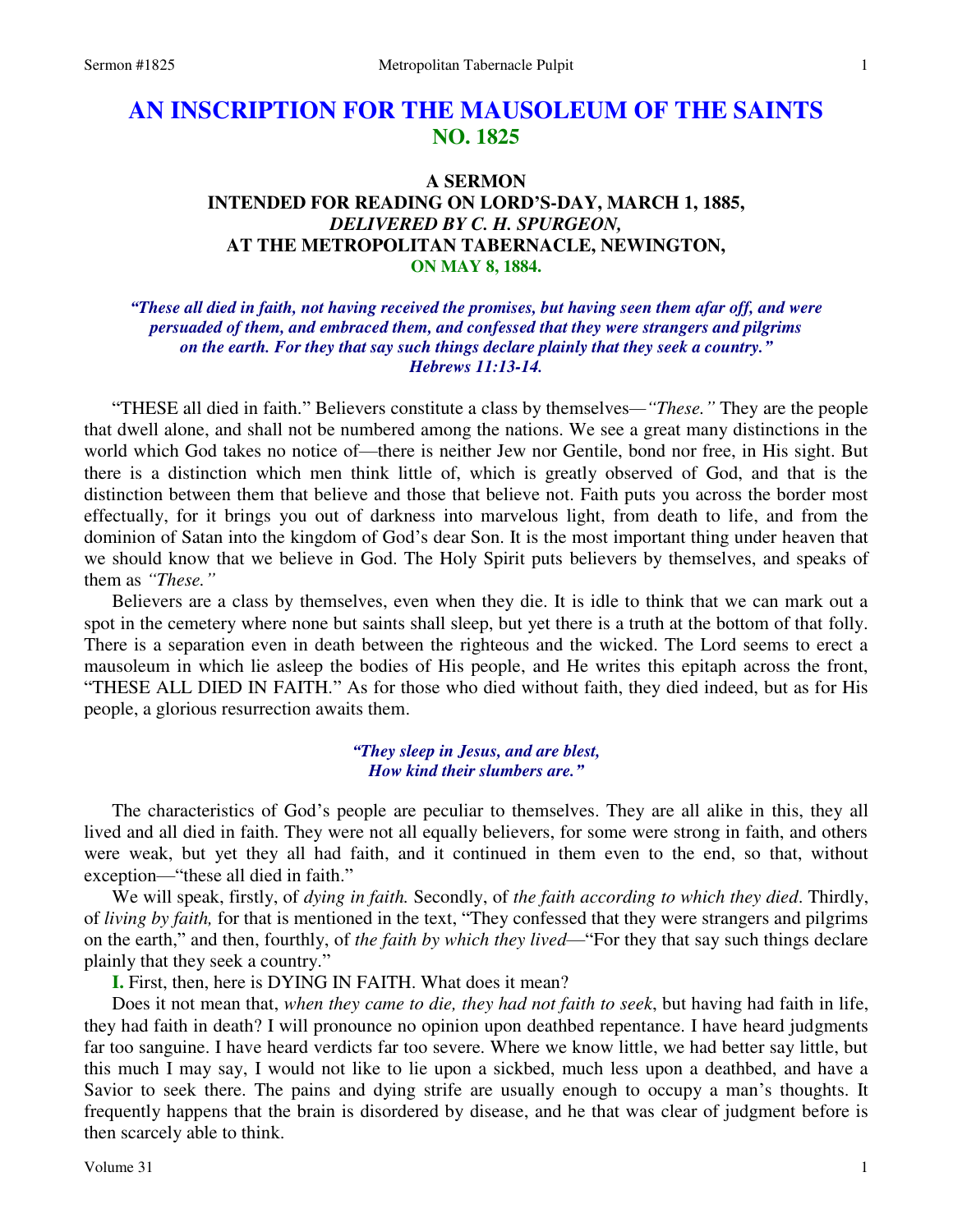You must yourself have often seen men departing out of this life to whom it was useless to speak. If conscious at all, they were barely conscious. Have I not pressed the hand, and received no token of recognition from a familiar friend? Have I not spoken into the ear, and yet there has been neither hearing nor answering? Sometimes friends have said, "He seems to know you, sir, though he knows nobody else." And certainly there has been a lifting of the eyelid, and a movement of the hand, which made me feel that my voice had penetrated into those dark recesses into which the mind had retired.

 But what could I say of deep mysteries, or even of simple faith, when the person has been in such a case? It has been a great joy to feel that we could sing in many instances,

#### *"'Tis done, the great transaction's done,"*

for there was little hope that it could have been done at that hour.

 Dear friends, if any of you are delaying, permit me to warn you not to do so! How can it be said of you that you die in faith, if it cannot be said of you that you are living in faith? Not long ago, a friend of mine, who was apparently in robust health, fell dead in the busy streets of the city. Another came up to our religious meetings, and on his return died in the waiting room of the railway station.

 Suppose that this had happened to any of you. It might have done so! Where would you now have been? I bless the name of the Lord that you are spared, for else you would have been where no voice of warning or of invitation could have reached you, but where darkness, death, and despair would have enveloped you forever.

The saints mentioned in the text had not faith to seek. They had it when they came to die.

*They did die, however, although they had faith*, for faith is not given to us that we should escape death, but that we may die in faith. I have met with one or two friends who have believed that they would never die, but they have died for all that. One brother has often favored me with a kind letter of protest when I have spoken about believers dying, for he affirms that he shall never die, and that if a believer does die it is his own fault, for he must have fallen into sin. It is rather awkward for his theory that all these saints "died in faith." We believe that hundreds, and thousands, and millions of true and strong believers have died, and we expect to follow through the same dark stream of death, unless the Lord shall come.

 This proves that God will not in every case hear our prayers for restoration to health. It is not true that if we gather together and pray for a sick man he will always be restored. No believer would die if that were the case, for every Christian man would find some friends in Christ to pray for his recovery. If, therefore, God had thus divested Himself of His omnipotence, and put it upon us, we should keep our dear friends here as long as Methuselah and no one would die. It would be a kind of semi-murder to allow our brother or sister in Christ to depart. It would be destroying life by omission to pray, and that would be murder in a degree.

 I thank God that He has not endowed us with any such power, for it would be a very dangerous privilege for any of us to carry about us. Would you have it said that you were the means of the death of your child, or wife, or friend, because you did not pray sufficiently for them? Is a kind of constructive murder to be laid at every man's door when he loses a friend? Is every woman whose child is taken away from her to be charged with lack of faith because her child died? This would make her guilty of her child's death. It is atrocious, it is a piece of fanaticism that will not bear thinking of, for, pushed to its legitimate issue, it would be cruel in the extreme, for it would condemn men and women who are perfectly innocent, and who feel that they would have spared the lives of the departed by losing their own, had such a thing been possible.

"These all died in faith." Saints die as well as sinners. David dies as well as Saul. He that leaned on the bosom of Jesus lived long, but died at last—died as surely as Judas did, though in a better style. "It is appointed unto men once to die." Two have entered into glory by another way, but only two. There shall come a day when we that are alive and remain shall not see death, but that day is not yet.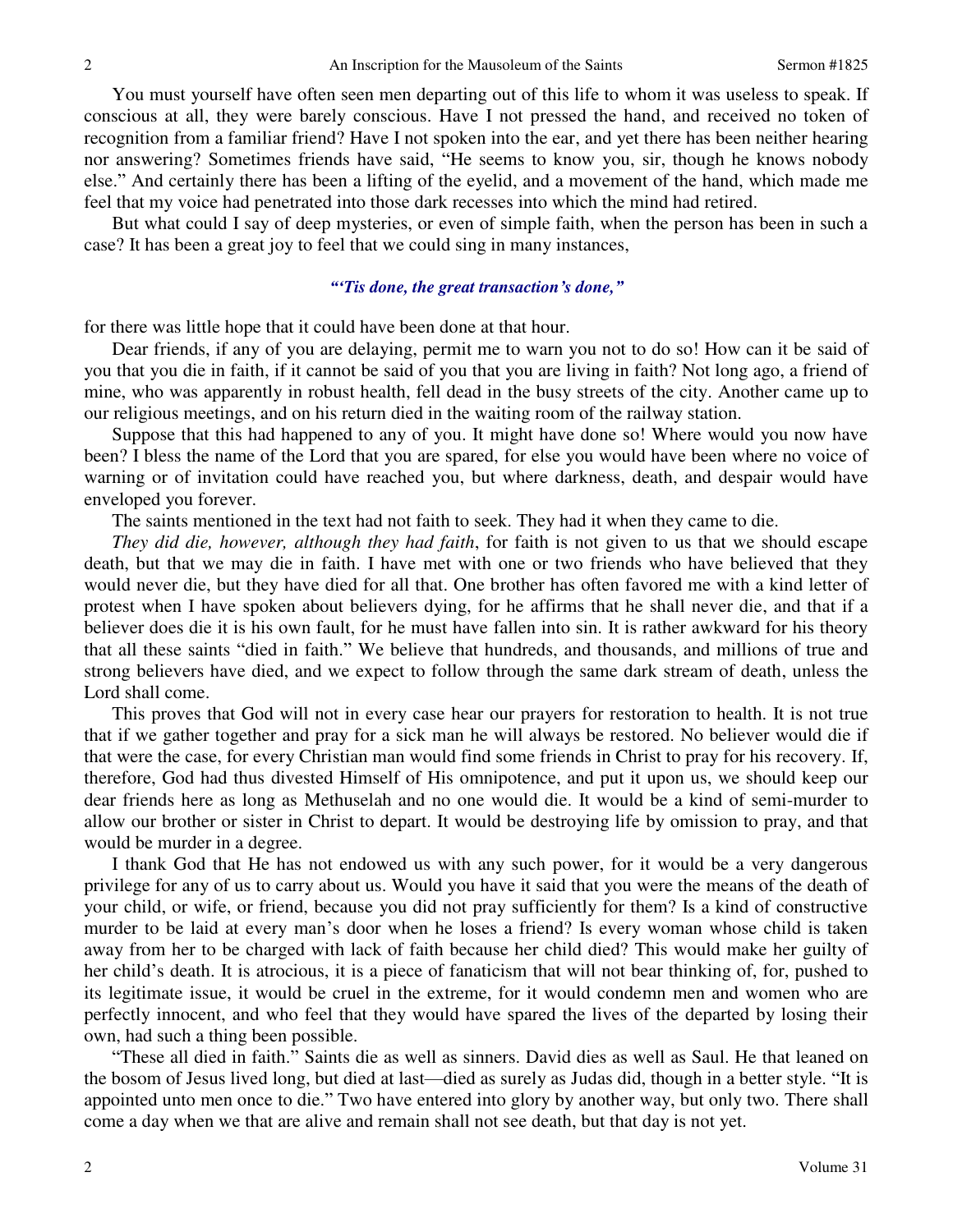"These all died in faith." I suppose that it means, again, that *these all persevered to this end*. I have often been told that you may be a child of God one day and a child of the devil the next. I do not know upon what Scripture that statement is based. I do not believe a word of it. "He that believes and is baptized shall be saved." But suppose he apostatizes? You have no business to suppose what God has promised shall not be, for He has promised, "I will put my fear in their hearts, that they shall not depart from me." If a man truly believes, He shall be saved. "The righteous shall hold on his way, and he that has clean hands shall be stronger and stronger."

 It has been said that we assert that if a man is once a believer, he may live as he likes, and yet he will never be lost. We never asserted any such thing. It is a caricature of the doctrine that we preach. We believe that God has given to His people eternal life, and that must be true, for He has said, "I give unto my sheep eternal life, and they shall never perish; neither shall any pluck them out of my hand." This means that they shall be kept from sin, and especially shall be preserved from the sin which is unto death. Though they sin through infirmity, they shall not sin fatally, nor sin finally, but they shall persevere in holiness, and in the love of God.

 If they wander they shall be restored. They shall be kept by the power of God, through faith, unto salvation. The seed which God puts into the believing soul is a "living and incorruptible seed, which lives and abides forever." "The water that I shall give him," said Christ to the woman of Samaria "shall be in him a well of water, springing up into everlasting life." He gives no transient salvation, but He gives one which will hold the believer's soul from the first even to the last. "These all died in faith," in every one of these instances grace lived to the last, and triumphed at the close.

 Does it not mean, also, that *they never got beyond faith?* These good people—Abel, Noah, Enoch, Abraham, Isaac, Sarah—did they ever get beyond faith? We have heard of some who think they have done so. Having begun in the Spirit, they are afterwards made perfect by the flesh. First it is the sinner's simple trust, but they get beyond that, and reach "the second blessing." I wish that they would get beyond that also, and reach the third blessing, and then they would feel more deeply than ever the deep depravity of the old nature, and cling still more closely to Christ.

 To go on from a second to a third, and a fourth, and a fifth, and a sixth, and a seventh, and an eighth, and a ninth, and a tenth blessing, is the thing for a child of God to do. But to get into a state of pride, and cry that he has got a second blessing, is a poor way of growing. There are ten thousand times ten thousand blessings after which believers are constantly ready to reach, but reach what they may, "the just shall live by faith." He shall never get beyond trusting in the faithful promise of a gracious God, living out of himself upon Christ, who must be our all in all.

"These all died in faith," the very best of them. They never got beyond that. How could they? Those who get above faith are like the man who went up so high on the ladder that he came down on the other side. They get to be so good that they trust in themselves instead of resting in Him who is the Lord our Righteousness. The Lord save us from self-conceit!

 But then, while they did not get beyond faith, *the mercy is that they never got below it*. They still had faith. They were sometimes troubled with suspicions of themselves, and doubts as to whether the Lord had really wrought a work in their souls, but they never quite gave up faith. They had many pains in death, but they did not die in despair.

 Some of you cry, "What shall I do when I come to die?" I will tell you a more important question, and that is, "What will you do now?" Take life and death just as they come, bit by bit. You know how the Spartans endeavored to keep back the Persians. They took possession of the pass of Thermopylae, and there the brave two hundred stood, and held the way against myriads. The enemy could only advance one by one.

 Now, do not think of all the armies of your troubles that are coming in the future, but meet them one by one. "Sufficient unto the day is the evil thereof." Pray—"Give us this day our daily bread." When you come to die, you shall have dying grace in dying moments, and if you have lived in faith do not doubt that you will die in faith. Joyfully, with all the strength I have, my quivering lips shall sing,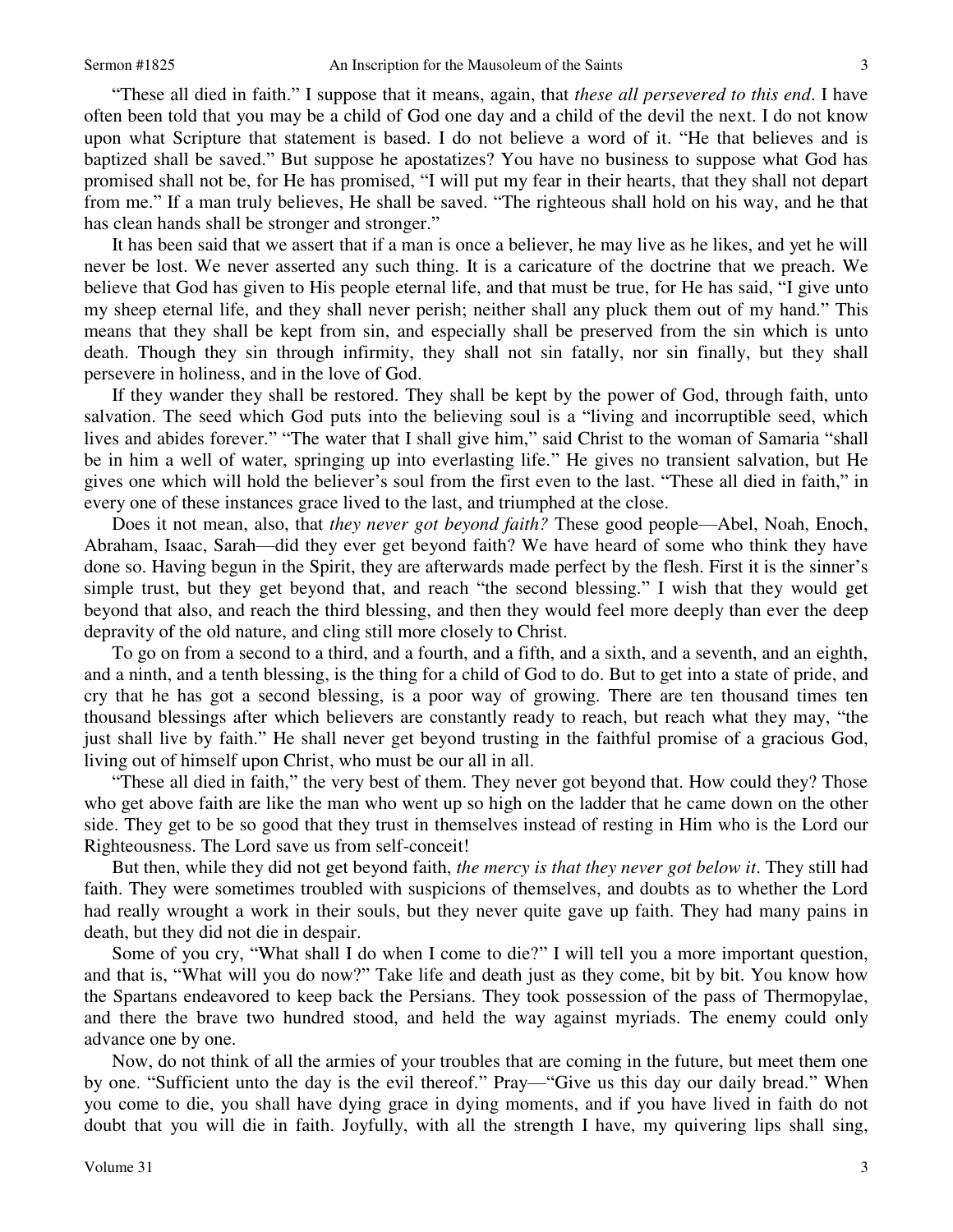instead of doubting or groaning. Faith shall grow stronger when it is about to be changed to full fruition.

 Go on, dear child of God, though the road be dark before you, you can see the next step, and that is all you need to see, for you cannot take two steps at a time. When you reach the next step, you will see the next, and so on to the end. He that has helped you up till now will help you even to the end, and when you are laid in the grave, it shall be said of you, as of all believers that went before you, "these all died in faith."

Thus much upon dying in faith.

**II.** Now, what was THE FAITH THAT THEY DIED WITH?

 Turn to the text, and you get it. "Not having received the promises." They had received a great deal, but *they had not received the fullness of the promises*. Abraham had not beheld his seed so many as the sands upon the seashore. Neither Isaac nor Jacob had ever seen the Shiloh, in whom all the nations of the earth are blessed. No, they had not received the promises.

 And you and I have not received all the promises. We have received a great deal, but there are certain promises which we have not yet received: The coming, the glorious coming, which is the brightest hope of the church, when the Lord "shall descend from heaven with a shout, with the voice of the archangel, and with the trump of God"—we have not received that as yet. And heaven itself, with all its splendor, its white robes and palms of victory, we have not yet received. We are looking for these. We do not die in the fruition of these. We die in faith, expecting that we shall enter upon the fulfillment of these promises.

 But while they did not receive the promises, notice what they did. *They saw them*—saw them afar off. Faith touched their eyes with eye salve, so that Abraham could see his seed in Egypt—his seed coming out of the land of Zoan. He could see the people traveling through the wilderness. He could see them entering upon Canaan and taking possession of the land.

 Yes, our Lord said, "Abraham saw my day." He saw the babe in Bethlehem. He saw the Son of God, who was the Son of man, the son of Abraham, too. And you and I, if we have faith of the kind we ought to have, see already the coming of the kingdom, the gathering together of the saints, the glory of the better land, "the general assembly and church of the firstborn, whose names are written in heaven." By faith we see it. Our faith has such a realizing power that it is as if we beheld it all. It is better to see it thus than with the bodily eye, for if we looked upon it carnally we would begin to doubt our eyes, but faith is the opposite of doubt, the evidence of things not seen.

 They did more than that. We read that *they "were persuaded of them."* "What is your persuasion?" asked one to a Christian man. He answered, "Well, this is my persuasion, I am persuaded that neither things present nor things to come shall ever separate us from the love of God which is in Christ Jesus our Lord." He was persuaded of the truth of that promise, and so is every believer when he is in a right state. He is of that blessed persuasion, he is quite sure about the promises of God. "Airy nothings," mutters one. "Mere fictions," cries another. "Absolute certainties," says the saint. He has been persuaded by an inward persuasion which others know nothing of. The Spirit of the living God has given him a faith which amounts to full assurance, and he will not permit a question, or tolerate a suspicion.

 It is more than that—*the saints "embraced" the promises*. The Greek word signifies "salutes," as when we see a friend at a distance. In the clear atmosphere of Mentone, I have sometimes stood on quite a lofty mountain, and seen a friend down in the valley, and I have spoken his name, and at first it was greatly to my astonishment when he replied, "Where are you?" I held a conversation with him readily. I could not have actually reached him for a long time, but I saluted him from afar.

 At times, dear friends, we can see God's promises afar off and we salute them. We are within hail of the glory land, and we send up rockets in the dark, or if it be daylight, we signal to the shore. Do you never do that? Do you never salute the mercies that are to come? Do you never talk to the glory that is to be revealed, ay, and commune with the glorified? This is the faith to live with, and to die with, the faith that sees, and is persuaded, and salutes the promised blessings of a faithful God. The Lord grant us more of that faith from this time forth!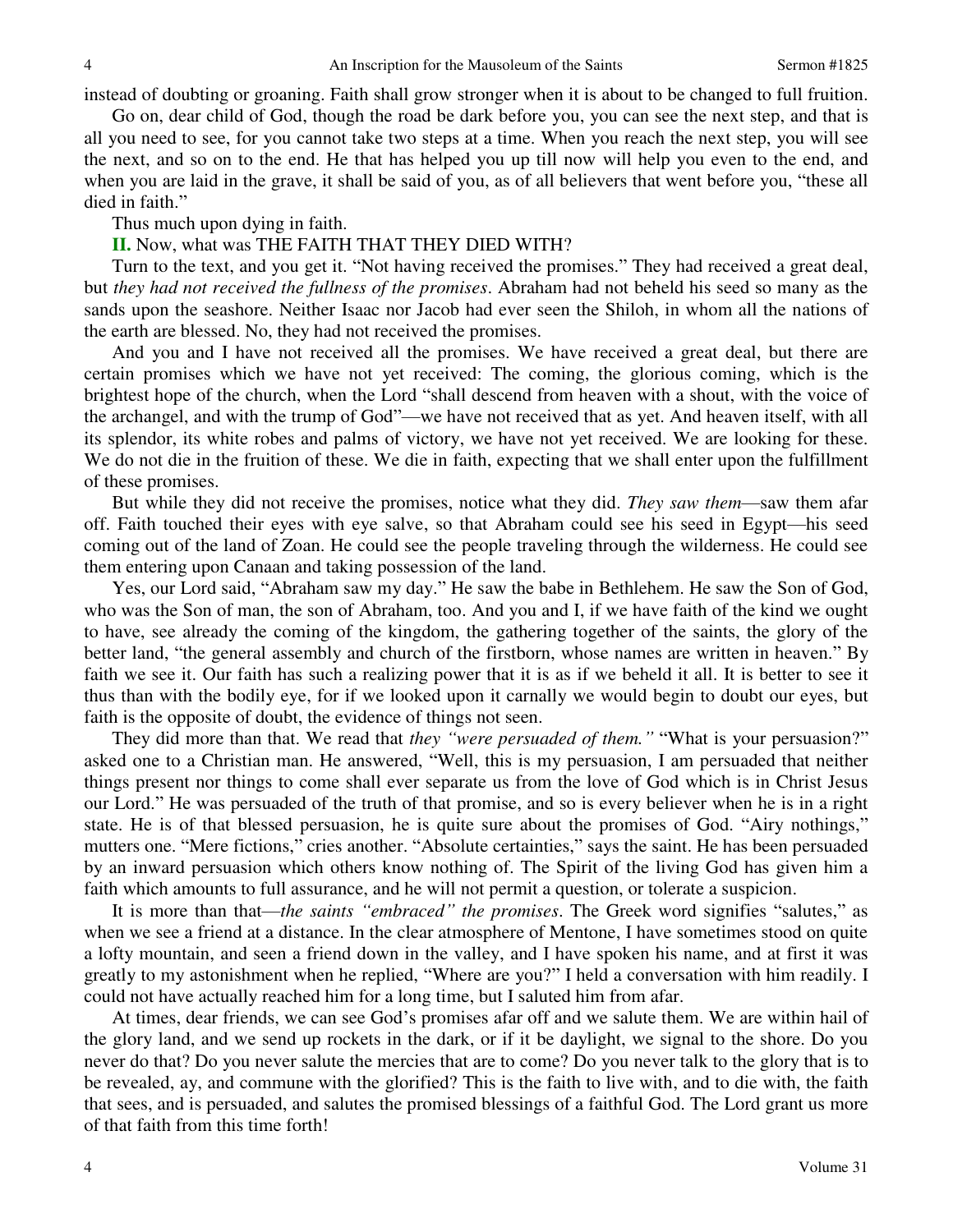How do we live if we live by faith? The answer is, they "confessed that they were strangers and pilgrims on the earth." So we are.

 We are *strangers by nature*. Born from above, our life differs from those about us. "The world knows us not." We do not belong to this world at all. We are in it, but not of it.

 We are strangers as to *citizenship*. Here we are aliens and foreigners, whose privileges are connected with another city and not with earth.

 We are *strangers as to pursuits*. We are wayfaring men hurrying through this Vanity Fair. The men of the fair cry "Buy! Buy!" but they have no wares that we care to purchase. We buy the truth, and they do not trade in that commodity. We have nothing to do with the business of the fair, but to get through it as quickly as ever we can. Certain things every traveler has to do when he stops in a town, he must seek an inn, and He must take due refreshment, but if he is traveling home from a far country he moves along as fast as he can.

 We are *pilgrims in object.* We have not come here for a pleasure excursion. We are journeying to the temple to behold the face of our Lord. Our faces are set towards Jerusalem, and we are asking the way thither. Our cry is, "Onward! Hinder me not. I must be away to the glory land, where my home is, where my God is!"

 We are *pilgrims as to continuance*. We do not expect to be here long. Do any of you? Ah, then you are under a great mistake. We shall soon be gone. Each time we bid each other "good night" we may do it with the suspicion that we shall not all meet again. There never was the same congregation here twice, and there never will be. Almost every week two members of this church depart for the upland country, and leave us in these lowlands. Of late our death rate has largely increased, and the conscription for the armies of heaven has fallen heavily upon us. How quickly are we gone! Say to yourself, then, next time you are fretting about worldly trouble, "I will not fret about it. It will not last long." Next time you are tempted to rejoice in earthly treasure, say to yourself, "No, I shall not rejoice in this. It is only a shadow. I will rejoice in something more enduring."

 Do not wonder if you are found to be *strangers as to usage*, for the world uses foreigners roughly, and they that are really of Christ must expect to be misunderstood and misrepresented. They burned many pilgrims in former days. They cannot do it now, but there are trials of cruel mockings still, and the seed of the serpent still hates the seed of the woman.

 This, then, is the way of believers, they live in this world as strangers and foreigners, who are hastening as fast as they can towards their own country, where they shall hear their own language spoken, and shall abide with their own Father forever. This is the life of faith.

**IV.** And what is THE FAITH BY WHICH WE ARE ABLE TO ENDURE SUCH A LIFE AS THIS?

Why, it is this faith, "They that say such things declare plainly that they seek a country."

*Our faith is one which we dare to avow.* We declare plainly that we seek a country. We are not ashamed to say that this is not our rest, that we do not expect to find pleasure here. We are speeding over this stormy sea to the Fair Havens, where we shall cast anchor forever. We are not ashamed to say this however others may ridicule our hope.

 And we say it because we believe it. In that day in which Christ washed away our sins He gave us the token that we should be with Him where He is, for this is the mark of the blessed—"They have washed their robes, and made them white in the blood of the Lamb." That day in which we gave ourselves up to Christ, to be His forever, He gave us a certificate that we should be with Him in glory, for this is His prayer, "Father, I will that they also whom you have given me be with me where I am, that they may behold my glory."

 I trust, beloved, no doubt ever crosses your mind as to the fact that every believer in Christ will certainly be in glory with Christ forever and ever. But if you so believe, I pray you to believe it strongly,